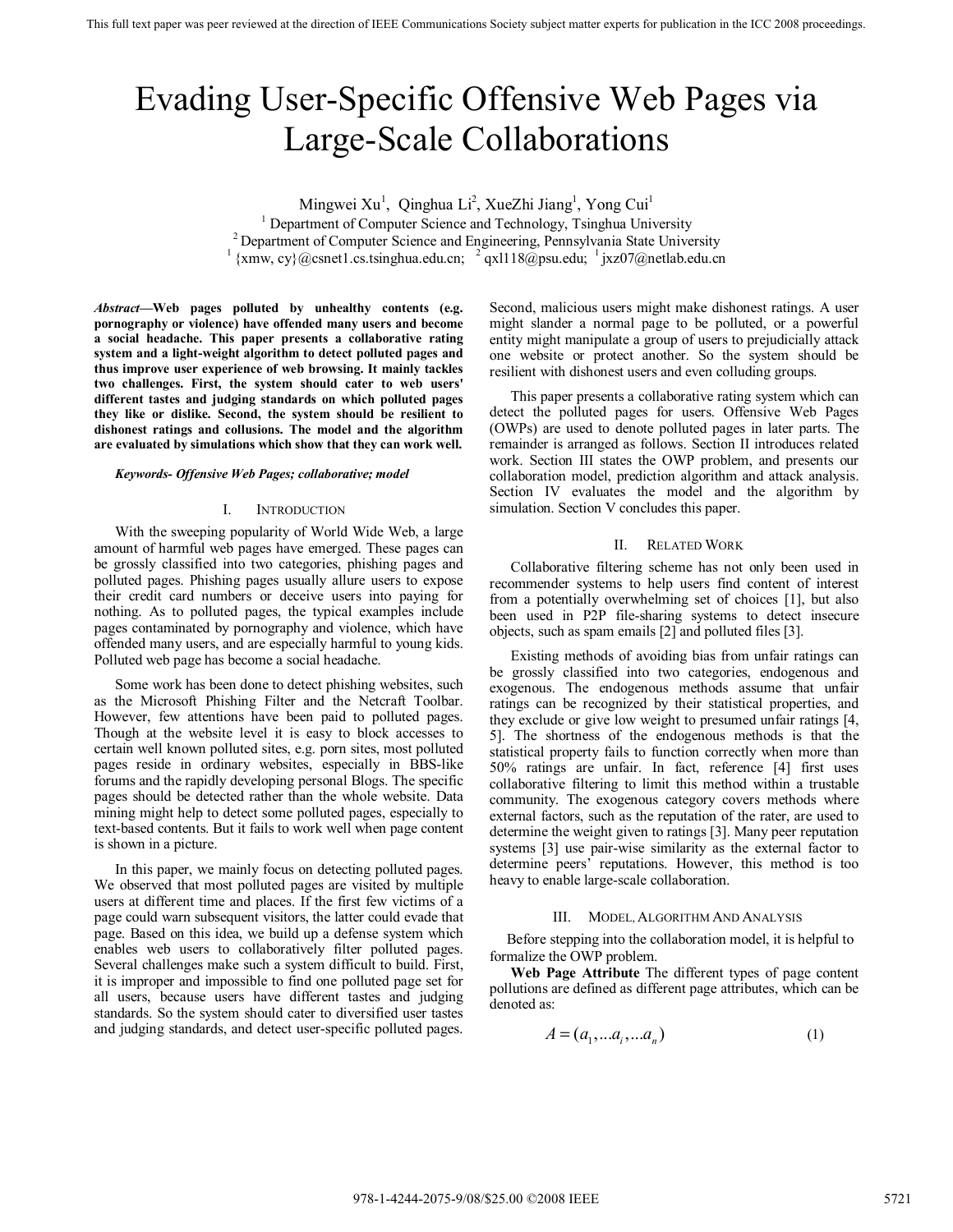Page attributes have continuous values ranging from 0 to 1. Attribute value denotes the degree of pollution. Value 0 means no pollution, while value 1 means full pollution.

**Web User Opinion** User opinion of web page at any attribute is modeled as a binary value, *clean* or *offensive*:

$$
O = (o_1, \ldots o_i, \ldots o_n) \qquad o_i \in \{clean, offensive\} \quad (2)
$$

 $o_i$  denotes the opinion of page attribute  $a_i$ . Binary option simplifies the user's decision.

**OWP Problem** For each user and at any page attribute, web pages are classified into two categories, offensive pages and clean pages. The classification is user-specific because of different users' tastes and judging standards. The goal of solving the OWP problem is to predict user-specific offensive pages before users visit them.

## *A. Collaboration Model*

In our model, collaborating users leave a rating after they visit a web page. All ratings are correlated to predict potential offensive pages for each user.

To achieve high efficiency, collaboration should happen within a collaboration domain. A collaboration domain concerns with one page attribute of one website. Ratings to pages in one website should only be used to predict OWPs in the same website. One reason is that a website usually has a stable viewer community. It is more likely to find common OWPs within this community. The other reason is that a user might have subjective likes or dislikes between different websites, but this prejudice is often stable to one website. So limiting collaboration into one website can eliminate such prejudice asymmetry. In the following, we discuss our collaboration model and OWP prediction algorithm in one collaboration domain. The attribute concerned is denoted by *a* . The page set and the user set are denoted by *P* and *U* , which have  $n_p$  and  $n_u$  elements.

Our collaboration model is illustrated in Fig.1. There are two components, the collaborator and the predictor. From collaborator k's view,  $P^k$  is the union of the clean subset  $P_c^k$ and the offensive subset  $P_o^k$ . After visiting a page, a collaborator makes a rating based on the rule:



Fig.1. Collaboration Model

**Honest Rating Rule** Given a page *p* , collaborator k rates: 1) clean if  $p \in P_c^k$ ; 2) offensive if  $p \in P_o^k$ .

The pages collaborator *k* has visited form a set  $P_i^k$  which is the union of the clean subset  $P_{i,c}^{k}$  and the offensive subset  $P_{i,o}^{k}$ :

$$
P_i^k = P_{i,c}^k \cup P_{i,o}^k.
$$

The predictor collects ratings, correlates them and predicts potential offensive pages for each collaborator. The prediction set for collaborator k is denoted by  $P_p^k$ , which is the union of the clean subset  $P_{p,c}^{k}$  and the offensive subset  $P_{p,o}^{k}$  :  $P_p^k = P_{p,c}^k \cup P_{p,o}^k$ .

An accurate prediction obeys:

$$
\begin{cases}\nP_p^k \subseteq (P - P_i^k) \\
P_{p,c}^k \subseteq (P_c^k - P_{i,c}^k) \\
P_{p,o}^k \subseteq (P_o^k - P_{i,o}^k)\n\end{cases} \tag{3}
$$

Several factors might undermine the prediction accuracy. First, web page content might gradually change. Second, collaborator's taste and judging standard might change as well. Therefore heuristically only fresh ratings should be used for prediction. Another factor is dishonest ratings that violate the Honest Rating Rule. This is a common problem in collaborative rating systems, and we discuss it later.

#### *B. OWP Prediction Algorithm*

In this subsection, we give an algorithm that can be used by the predictor. For collaborator k, the attribute value of any page in  $P_c^k$  is lower than  $P_o^k$ . So the basic heuristic is that there is an offensive threshold  $T_k$  between attribute values of pages in  $P_c^k$  and. Any page with attribute value above  $T_k$  will be taken by collaborator k as offensive. To estimate  $T_k$ , we have to estimate pages' attribute value which is quantified by page's *Global Offensive Ratio* (*GOR*) approximately.

**Definition 1** *GOR* is the ratio of offensive ratings in all ratings to a page.

Given enough honest ratings, *GOR* of a page will approximate the page's attribute value with high probability. It is helpful to set a rating threshold  $T_R$ . Only pages who receive more than  $T_R$  ratings are considered into the prediction algorithm.

For collaborator k, the pages in  $P_o^k$  can be ranked by *GOR*. The smallest value *GORMIN* can be used as k's indirect offensive threshold. However, random errors may exist. Two methods can be used limit random errors. First, a *slow-start threshold*  $T_{SS}$  could be set. A collaborator will receive predictions only after it has made more than T*SS* ratings. We will discuss this in Section IV. Second, random error can be further dampened by substituting  $GOR_{MIN}$  with another parameter as the indirect offensive threshold, *Local Offensive Bottom* (*LOB*).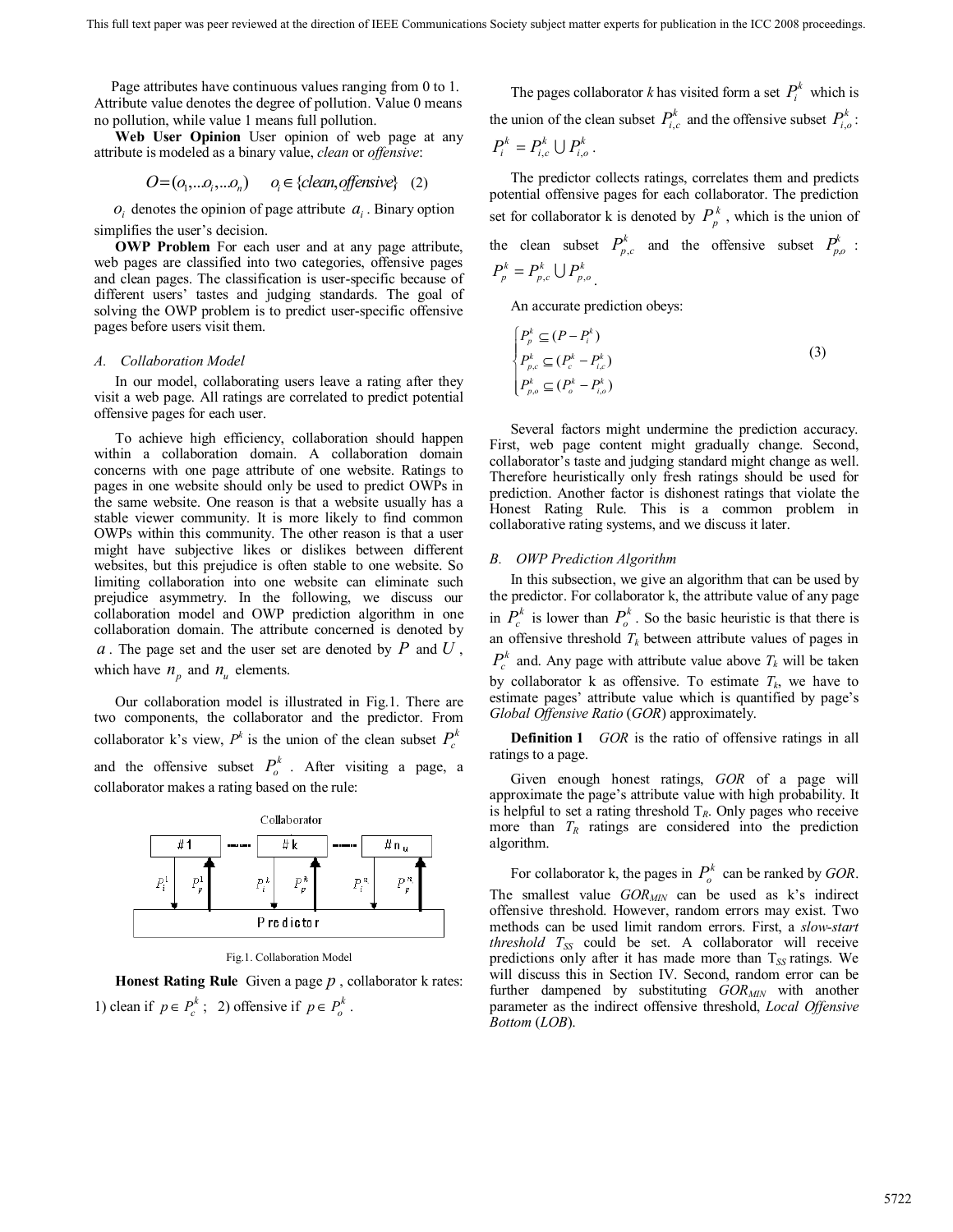**Definition 2** Collaborator k's *Local Offensive Bottom*  $(LOB_k)$  is the  $\lceil 0.05n \rceil^h$  smallest *GOR* in  $P_{i,o}^k$ ,  $n = |P_{i,o}^k|$ . When  $P_{i,o}^k = \emptyset$ ,  $\text{LOB}_k = 1$ ,  $\text{NOOF}_k = \text{TRUE}$ .

The heuristic is effective to eliminate false positives when there are less than 5% random errors, but it is weak when largescale dishonest ratings exist. To avoid false positives resulted from this, a check should be made before prediction to see if the collaboration network is trustable. We define another parameter *Local Clean Top* (*LCT*):

**Definition 3** Collaborator  $k$ 's Local Clean Top (LCT<sub>k</sub>) is the  $\left\lceil 0.05n \right\rceil^{th}$  largest *GOR* in  $P_{i,c}^{k}$ ,  $n = \left| P_{i,c}^{k} \right|$ . When  $P_{i,c}^{k} = \emptyset$ ,  $LCT_{k} = 0$ ,  $NOCL_{k} = TRUE$ .

A natural check is that for any collaborator  $k$   $LOB_k$  should be larger than  $LCT_k$ . We call this *Trust Check*. The trust check enables collaborators to launch self-protection when needed. Though it can not result in ZERO false positive, it does greatly reduce that especially when large-scale dishonest collaborators exist. Its effect will be shown in the evaluation part. As a result,

we have the following prediction rule  $(P_i = \bigcup_{i=1}^{n_u} P_i^k)$ : 1 *k* =

**Prediction Rule** Given collaborator *k* and page j  $(j \in P_i \&\&j \notin P_i^k$ : 1) if (*NOCL<sub>k</sub>*==*TRUE*), j is offensive to k; 2) if( $\text{LOB}_k > \text{LCT}_k$ ) and  $\text{GOR}_i > \text{LOB}_k$ , *j* is offensive to *k*.

## *C. Attack Analysis*

Our collaboration model and prediction algorithm predict potential offensive pages for collaborators based on their past ratings. Malicious collaborators might try to exploit them to achieve selfish goals. In this paper, we consider two basic attack models.

*Ballot Stuffing* Attackers make exaggeratedly positive ratings to selected websites. No matter whether those pages are offensive to them or not, they just make clean ratings.

*Bad Mouthing* Attackers make exaggeratedly negative ratings to selected websites. Contrary to Ballot Stuffing, they just make offensive ratings.

For generality, we suppose both the two kinds of attackers exist. Accordingly, collaborators are divided into three groups, the honest group (*HG*), the ballot stuffing group (*BSG*), and the bad mouthing group (*BMG*). The upper attack models ensure that the two dishonest groups have no page-dependent behaviors. A group can not launch ballot stuffing to some pages but bad mouthing to others. Suppose the three groups' ratios are denoted by  $r_1$ ,  $r_2$ , and  $r_3$ , which satisfy  $r_1+r_2+r_3=1$ , and page's *Partial Offensive Ratio* (*POR*) in the three groups are denoted by  $POR<sub>H</sub>$ ,  $POR<sub>BS</sub>$ , and  $POR<sub>BM</sub>$ . Then:

$$
GOR = r_1 \times POR_H + r_2 \times POR_{BS} + r_3 \times POR_{BM}
$$
 (4)

According to the attack model,  $POR_{BS}=0$ ,  $POR_{BM}=1$ , then:

$$
GOR = r_1 \times POR_H + r_3 \tag{5}
$$

According to (5), in any attack scenario, *GOR* statistically depends on honest rating. Since user's preference is calculated from *GOR*, the increase of *GOR* will cause the increase of the latter. Thus, the affection to prediction accuracy is small. However, when dishonest collaborators overtake most of the collaboration network, there might be too much random error which would undermine prediction accuracy. We will evaluate this later by simulation.

In conclusion, our model and algorithm have good resilience to *Ballot Stuffing*, and *Bad Mouthing* attacks, even in a colluding way.

## IV. EVALUATION

In this section, we evaluate our collaboration model and prediction algorithm by a discrete-event simulator.

#### *A. Setting, Metric and Method*

Since the collaboration model and OWP prediction algorithm work in the same way in different collaboration domains, we limit our simulations within one domain. We simulate three typical types of websites. The first are BBS-like forums, in which some pages are contaminated. The second are news websites, in which pages are often uncontaminated. The last are porn websites, in which most pages are contaminated.

Each simulation lasts for 50 days. Each hour 20 new web pages are added into the website. Fresh pages are more likely to be visited. The probability that a page added in the latest  $i^{th}$ 24-hour (day) is selected is twice that of a page added in the latest  $(i+1)^{th}$  24-hour (i=1, 2, ...). Since pages added 10 days ago have a very low probability to be visited, we *set page lifetime* as 10 days. Each page's attribute value stays the same in a simulation process.

In a day, each collaborator continuously visits 15 pages (according to Alexa [8]). It takes 1 minute to read a page. The start time of one day's browsing is randomly distributed. Each collaborator does not visit the same web page twice in a day. Fig.2 and Fig.3 respectively describe the honest and dishonest rating behavior. When an honest collaborator is warned that a page is offensive, he will not read the page. But the system will automatically make an offensive rating. Collaborators' *LOB* and *LCT* are updated every hour.

|                 | Select a page;                                   |
|-----------------|--------------------------------------------------|
| $\frac{2}{3}$   | Ouery the page's GOR;                            |
|                 | Judge if it is offensive by the Prediction Rule; |
| 4:              | if(offensive)                                    |
| 5:              | Make an <i>offensive</i> rating;                 |
| 6:              | continue;                                        |
| 7:              | else                                             |
| 8:              | Read the page;                                   |
| 9:              | if(the page is offensive)                        |
| 10 <sup>1</sup> | Make an <i>offensive</i> rating:                 |
| 11:             | else                                             |
| 12:             | Make a <i>clean</i> rating:                      |
| 13:             | end if:                                          |
|                 | 14: end if                                       |
| 15:             | Goto $1$ :                                       |
|                 |                                                  |

Fig.2 Honest Collaborator Behavior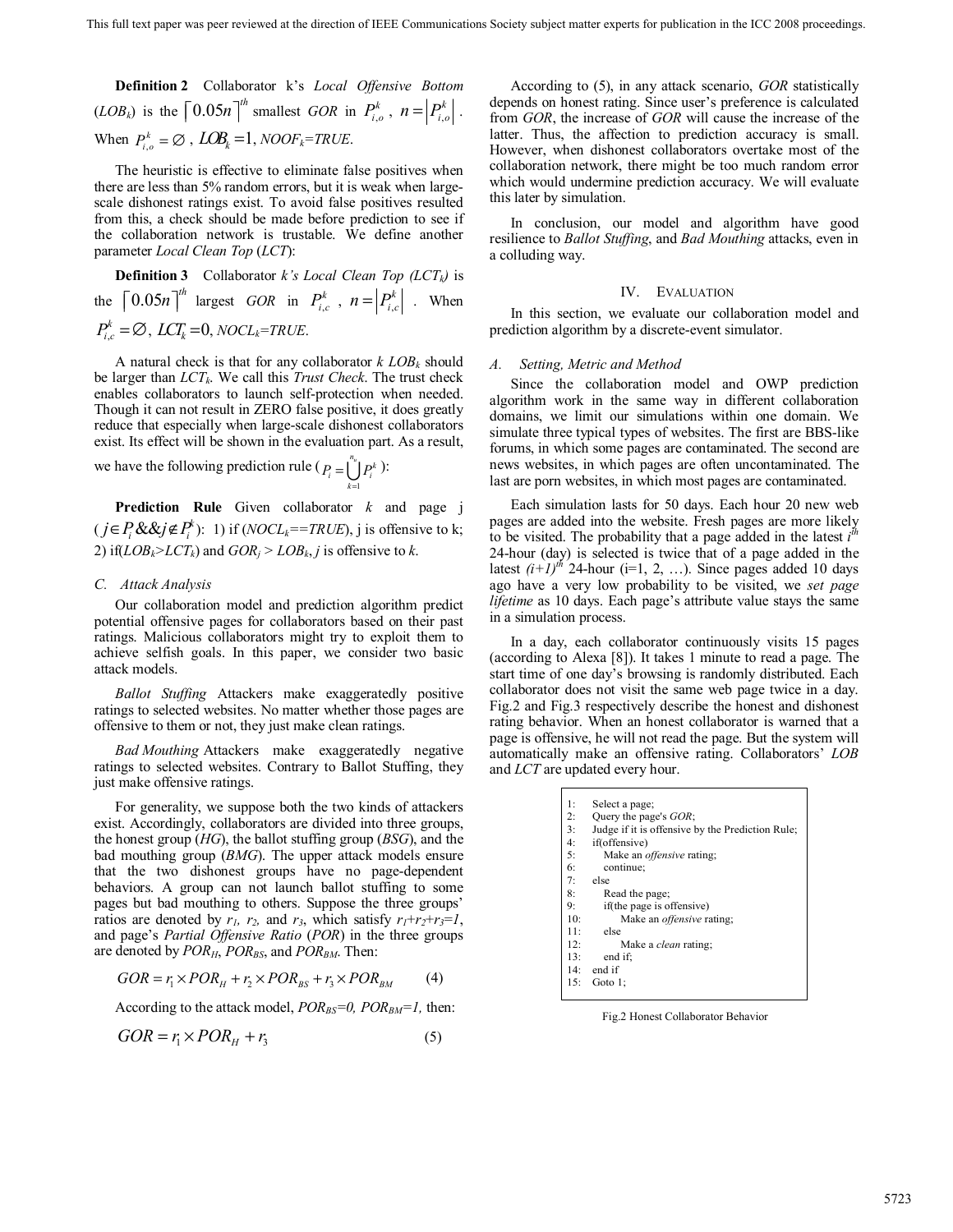

Fig.3 Dishonest Collaborator Behavior

We use two metrics, *Prediction Efficiency (PE)* and *False Positive (FP)*. Let no denotes the overall times that honest collaborators visit an offensive page,  $n_{cp}$  denotes the overall times that offensive pages are correctly predicted to honest collaborators,  $n_p$  denotes the overall times that predictions are made to honest collaborators, and  $n_f$  denotes the overall times these predictions are false. Then:  $PE=n_p/n_p$ ,  $FP=n_p/n_p$ .

Prediction Efficiency is used to evaluate how well our collaboration model and algorithm can protect web browsing, while False Positive is used to evaluate prediction accuracy. Note that a page will be predicted only after it has received more than  $T_R$  ratings. This threshold reduces random errors, but also undermines prediction efficiency. Let  $n_{\alpha^*}$  denotes the overall times that honest collaborators visit an offensive page before the page has received  $T_R$  ratings. We define a metric to model the rating threshold's influence:  $PE^* = n_{n}/(n_{o} - n_{o^*})$ .

Similarly, the Trust Check might also undermine prediction efficiency. When this check fails, honest collaborators will reject predictions. Let  $n_{o^{**}}$  denotes the overall times that honest collaborators visit an offensive page when the Trust Check fails. We define a metric to model the Trust Check's influence:  $PE^{**} = n_{c} / (n_{o} - n_{o*} - n_{o*})$ .

Our simulation has two goals. One is to study how the *rating threshold*  $T_R$  and the *slow-start threshold*  $T_{SS}$  will influence system performance. The other is to investigate how well our model and algorithm can adapt to various deploying scenarios.

## *B. Results*

Fig.4 illustrates a dynamics simulation process. Each point denotes a metric (*PE, PE\*, PE\*\**, or *FP*) value in a day.



Fig.4 A Simulation Process

In the first 10 days of simulation, no predictions are made due to *slow start threshold*. From the 11<sup>th</sup> day, the collaboration system quickly converges to a stable state. This happens in all simulations. So in later figures, all metrics use the stable values (the average value of the last 40 days), except for special explanations. Default parameters in our simulations: Page attribute and  $T_k$  are randomly distributed within  $[0, 1]$ ;  $n_u=10000$ ,  $T_R=50$ ,  $T_{SS}=150$ .

#### **BBS-like Website**

*Collaborator Scale.* We change the collaborator scale from 2500 to 40000. The results are shown in Fig.5. As the scale increases, *PE* is most significantly improved because  $n_{\alpha*} / n_{\alpha}$ decreases fast.



Fig.5 Performance under different collaborator scales.

When the collaboration scale is small, *(PE\*-PE)* and *(PE\*\*-PE\*)* are big, showing that TR and the Trust Check induce much efficiency loss. The latter does so because in this case there are more random errors, which make the Trust Check fails. This shows that our prediction algorithm can work best for *hot* pages. *FP* also decreases slightly with scale increment, but it remains low  $(5\%)$  all through.

 $T_k$  *Distribution*. We further analyzed the result at point 10000 in Fig.5. We classify collaborators into 10 ranks by the range of  $T_k$ , as shown by the horizontal axis in Fig.6. As  $T_k$ becomes larger, *PE* almost remains unchanged, but *FP* increases especially after 0.6. This is because larger  $T_k$  means smaller peer group which shares the same offensive pages, and in turn induces larger random error. The number of pages false predicted is still low because no is small. But when fairness is concerned, our model seems to be biased towards collaborators with lower  $T_k$ . We run another group of simulations in which all  $T_k$  are randomly distributed within a narrower range. In this case,  $FP$  is greatly reduced for all  $T_k$  ranges,  $P_E$  almost keep unchanged as Fig.6. The comparison shows that our model can work better in a more homogeneous collaborator community.



Fig.6 Performances for different collaborators.